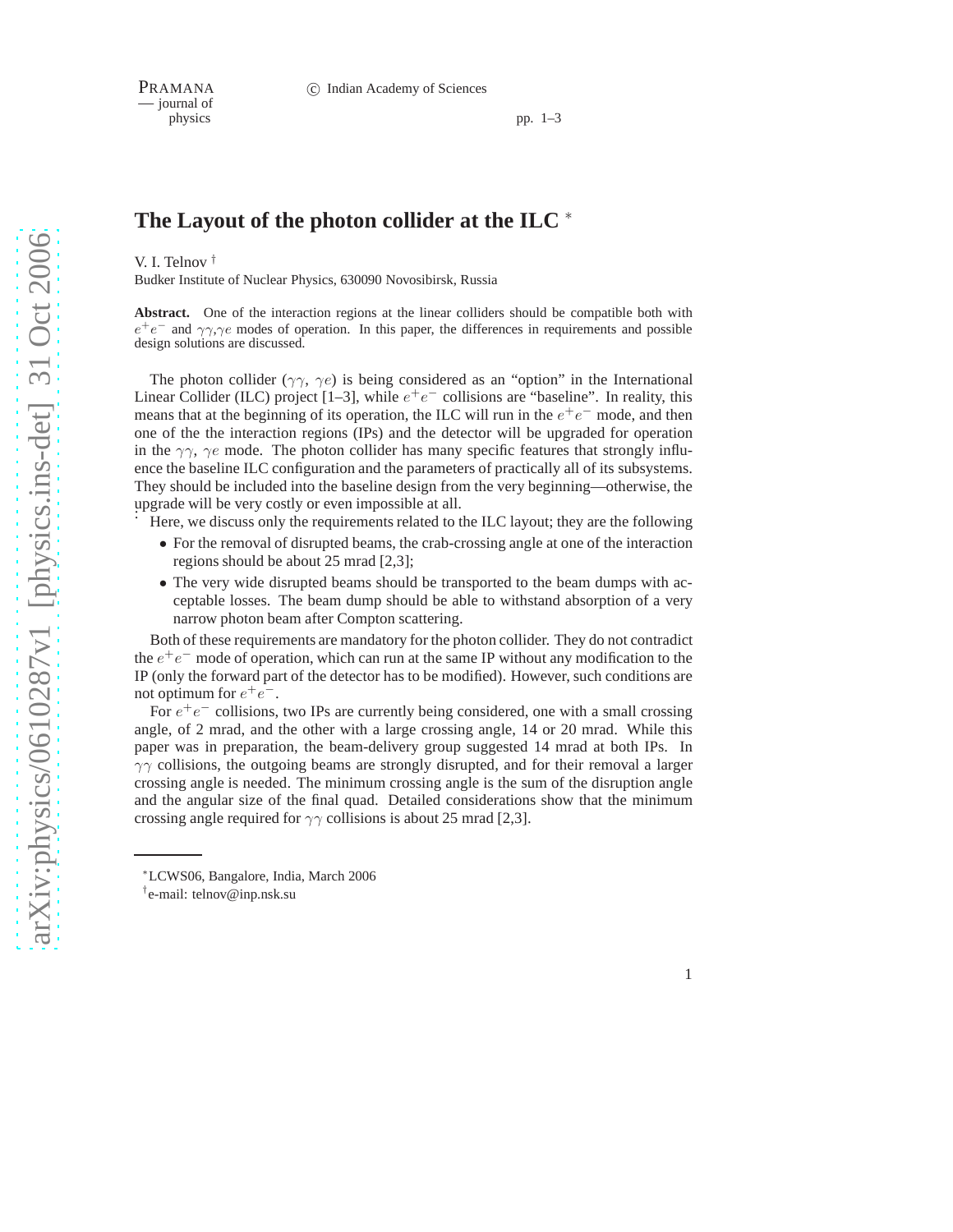There are also differences in the requirements for the extraction lines and beam dumps due to the very different beam properties. In the  $e^+e^-$  case, after collision the beams remain quite monochromatic and there is a possibility to measure their properties (the energy spectrum and polarization). Such an extraction line should be quite long and equipped with many magnetic elements and diagnostics.

At the photon collider, the situation is different:

- The disrupted beams at a photon collider consist of an equal mixture of electrons and photons (and some admixture of positrons);
- Low-energy particles in the disrupted beams have a large angular spread and need exit pipes of a large diameter.
- Following the Compton scattering, the photon beam is very narrow, with a power of about 10 MW. It cannot be dumped directly at a solid or liquid material.

There exists an idea of a beam dump for the photon collider, as well as some simulations [4,3]. In short, it is a long tube, the first 100 m of which is vacuum, followed by a 150 m long gas converter ended by the water beam dump. The diameter of the tube at the beam dump is about 1.5 m. In addition, there are fast sweeping magnet for electrons. Due to a large beam width no detailed diagnostics is possible, may be only beam profile measurements.

At present, the ILC beam delivery group has the following suggestion [5]. The extraction lines and the beam dump for  $e^+e^-$  and  $\gamma\gamma$  are very different. Their replacements (transition to  $\gamma\gamma$  and back after the energy upgrade) will be problematic due to induced radioactivity. It therefore makes sense to have different crossing angles and separate extraction lines and beam dumps for  $e^+e^-$  and  $\gamma\gamma$ . For the transition from  $e^+e^-$  to  $\gamma\gamma$ , one has to move the detector and about 700 m of the upstream beam line, Fig.1. The displacement of the detector is equal to 1.8 m and 4.2 m for the increase of the crab-crossing angle from 20 to 25 mrad and from 14 to 25 mrad, respectively. The photon collider needs an additional 250 m of tunnels for the beam dump. This is quite a lot of work.



**Figure 1.** The upgrade path from  $e^+e^-$  to  $\gamma\gamma$  (14 mrad to 25 mrad)

My first reaction to the above suggestion was quite negative: too expensive, needs a lot of extra work, and is time-consuming. An alternative suggestion may be the following: the same crossing angle, the same beam dump and no detector displacement. What are